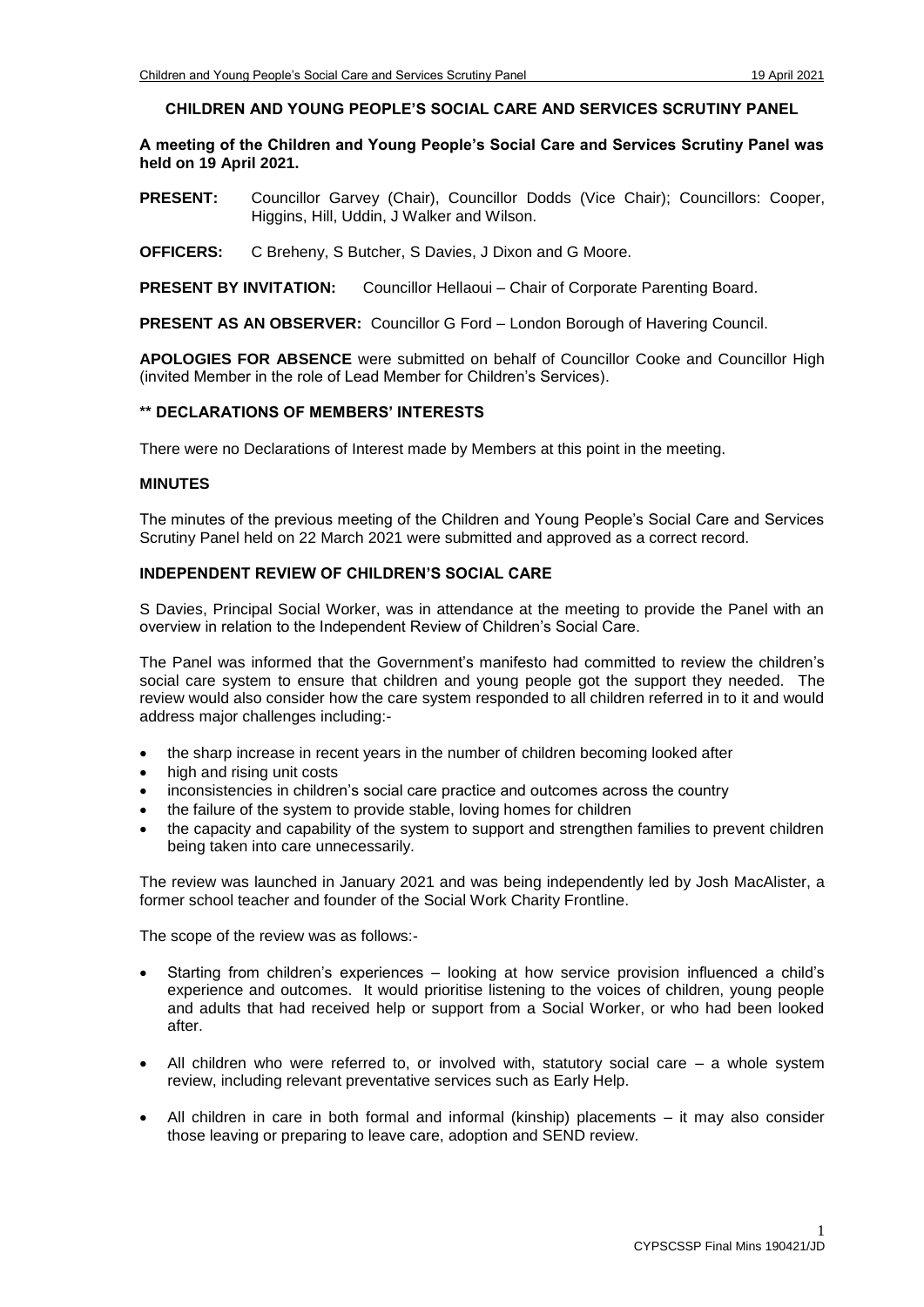Children's social care and interaction with partner agencies – it would review and investigate how those services' roles, responsibilities and accountabilities interacted with Children's Social Care and recommend improvements for working together.

It was highlighted that the review must be workable and lead to deliverable reforms that were evidence-based and demonstrated a measurable impact.

The Panel was informed that the review would focus on the following themes and questions:-

- Support What support was needed to meet the needs of children who were referred to or involved with social care, in order to improve outcomes and make a long-term positive difference to individuals and to society?
- Strengthening families What could be done so children were supported to stay safely and thrive with their families, to ensure the exceptional powers that were granted to the state to support and intervene in families were consistently used responsibly, balancing the need to protect children with the right to family life, avoiding the need to enter care?
- Safety What could be done so children who needed to be in care got there quickly, and to ensure those children felt safe and were not at risk of significant harm?
- Care What was needed for children to have a positive experience of care that prioritised stability, providing an alternative long-term family for children who needed it and support for others to return home safely?
- Delivery What were the key enablers to implement the review and raise standards across England, such as a strong, stable and resilient workforce, system leadership and partnerships, and what was needed so that this change could be delivered?
- Sustainability What was the most sustainable and cost-effective way of delivering services, including high-cost services, who was best placed to deliver them, and how could this be improved so that they were fit for the future?
- Accountability What accountability arrangements were necessary to ensure that the state could act appropriately, balancing the need to protect and promote the welfare of children with the importance of parental responsibility, and what was needed to ensure proper oversight of how local areas discharged those responsibilities consistently?

The over-arching question that the review aimed to cover was "How we can ensure that children grow up in loving, safe and stable families and, where that was not possible, that care provides the same foundations."

There were various ways in which to become involved in the review, including:-

- Call for Advice Individuals were above to contact the Lead Reviewer with advice and more than 750 responses had been received to date. There was a commitment for every submission to be read and considered as to how it could shape the review.
- Call for Evidence primarily aimed at the research community and those with robust evidence that should be considered by the review panel. The call for evidence would consider what was already known about how well the current care system provided love, stability and safety for young people. There had been 200 responses to date.
- From Middlesbrough's point of view, Middlesbrough Council staff could submit their own responses or collective responses.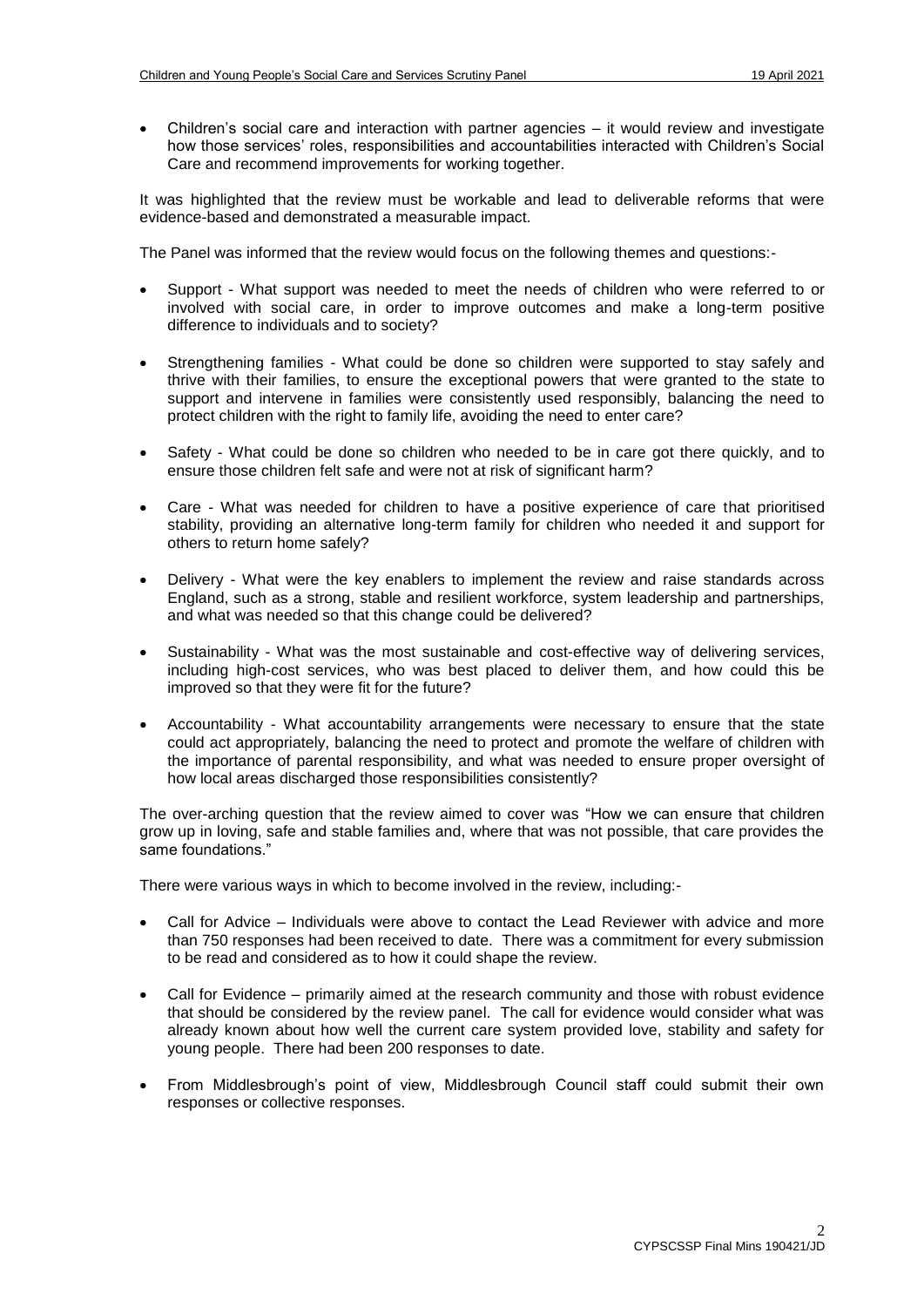The review was still in the early stages and groups were still being established to consider how the review should be conducted. This included:-

- Experience by Experts Board meeting regularly. Two advisory groups consisting of care experienced young people, children's social care professionals, politicians and researchers would feed advice into the Board.
- Evidence Group made up of academics and experts in the field would support and advise on the evidence being collected. The 'What Works Centre' would support the review by producing and commissioning evidence summaries, rapid reviews and new analysis.
- Design Group multi-agency group involving a range of professionals across local government, policing, the judiciary, health, education and other areas.

The groups would make recommendations that would contribute towards the case for change in early Summer.

The Panel was advised that people could be kept up to date with the review, including events that would be taking place throughout the year, such as webinars giving the opportunity to hear from experts by experience panel members, progress updates from the independent review chair and there was also the chance to sign up to receive email updates. Members were advised that links to the events and email sign up were included in the presentation which had been circulated to the Panel by email.

During the course of discussion, the following issues were raised:-

- Reference was made to the 750 responses to Calls for Advice and it was queried whether they had been submitted by members of the public or professionals. The Principal Social Worker explained that the responses had been submitted from a range of sources, including individuals and professionals. A breakdown of the responses showed that the majority were submitted by Children's Social Care workers, those with personal experience, carers, charities, education, researchers, health care workers.
- It was queried whether there was a specific impetus for this piece of work taking place. It was explained that the review had been agreed as it was part of the Government's manifesto and it had been referred to as a 'once in a generation review'. The original scope of the review was to focus in on some of the inconsistencies in practice across the country and also to try to gain a better understanding of the increased in the numbers of children becoming looked after. It was a wholly independent review with and independent chair and there were no preconceived ideas about what the outcomes would be. It was open to consultation with a wide range of people that would be effected by the review.

The Chair thanked the Principal Social Worker for attending and for the information provided.

**AGREED** that the information provided be noted.

## **SUFFICIENCY AND PERMANENCY (PERCEPTIONS OF CHILDREN IN CARE) – OVERVIEW OF THE PANEL'S REVIEW TO DATE**

The Chair referred to the briefing note that had been provided circulated with the agenda which provided a recap of the evidence the Panel had received to date at each of its meetings in respect of its current review. The Terms of Reference for the review were also provided. The Chair asked Members how the Panel wished to proceed with the review and whether there were any further areas that required further examination prior to the compilation of the Draft Final Report.

During discussion, the following issues were raised:-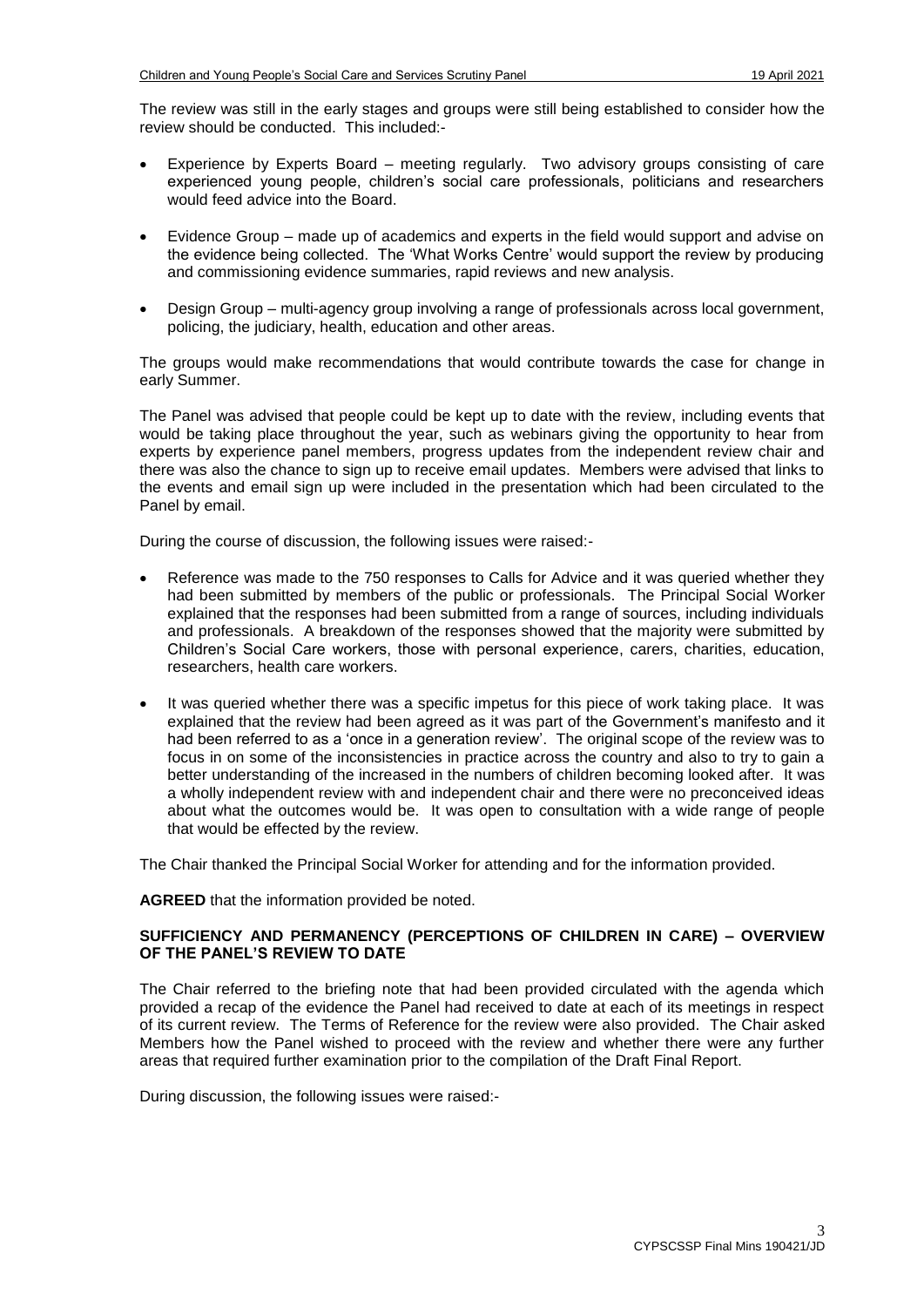- A Panel Member suggested that it would be interesting to look at life skills for young people leaving care and how they are prepared for moving to independence. It was acknowledged that whilst this issue did not relate directly to the terms of reference for the current review, it might be something that the Panel could potentially examine in the future as a separate topic.
- A Member suggested that some initial research into whether there were links between poverty and children coming into care could be undertaken.
- A Panel Member highlighted that the voice of the child, particularly in relation to perceptions of children in care, should be gathered, for example, seeking out the views of children in foster care in Middlesbrough.
- A further suggestion in relation to diversity in terms of looked after children within diverse communities within the town should be looked into, however, it was acknowledged that as part of the profile of Middlesbrough's looked after children, provided to the Panel in accordance with Term of Reference 1), this had been addressed in very broad terms. Any further detailed work would need to be undertaken as a separate topic.
- The Democratic Services Officer suggested that the Draft Final Report be formulated for Members' consideration and that should any areas be identified as requiring further information, this could be added to the report prior to its submission to OSB.
- The Executive Director added that since the start of the review, changes had started to happen within the service, particularly the reduction in the numbers of looked after children, and that she would be pleased to provide a short update in relation to the ongoing work for inclusion within the Draft Final Report.
- It was acknowledged that the Panel had undertaken a significant amount of work during the current Municipal Year and it was generally agreed that the review should be concluded within the remit as set by the terms of reference.

**AGREED** as follows:-

- 1. That the Draft Final Report be prepared for the Panel's consideration, with a brief addendum from the Executive Director of Children's Services in relation to ongoing work within Children's **Services**
- 2. That any areas identified as requiring additional information, with the approval of the Chair, be undertaken and included in the Draft Final Report.

## **UPDATE - COVID RECOVERY - CHILDREN'S SERVICES**

S Butcher, Executive Director of Children's Services, provided the Panel with a verbal update in relation to Covid recovery in Children's Services.

The Panel was advised that the Covid situation was moving from the response to the recovery stage, therefore all recovery plans were now being refreshed. The Children's Services and Education Covid recovery groups were to be reinstated.

Since Easter, only five staff and 14 pupils, all at one school, had been in self-isolation due to Covid. SACRE was undertaking risk assessments in relation to whether two workers could now make home visits together as this was a significant part of the workers' learning and development.

Covid lateral flow testing continued in schools and there had been no issues.

It was suggested that, moving forward into the new Municipal Year, the item on Covid recovery could be reported to the Panel by exception rather than as a standard item.